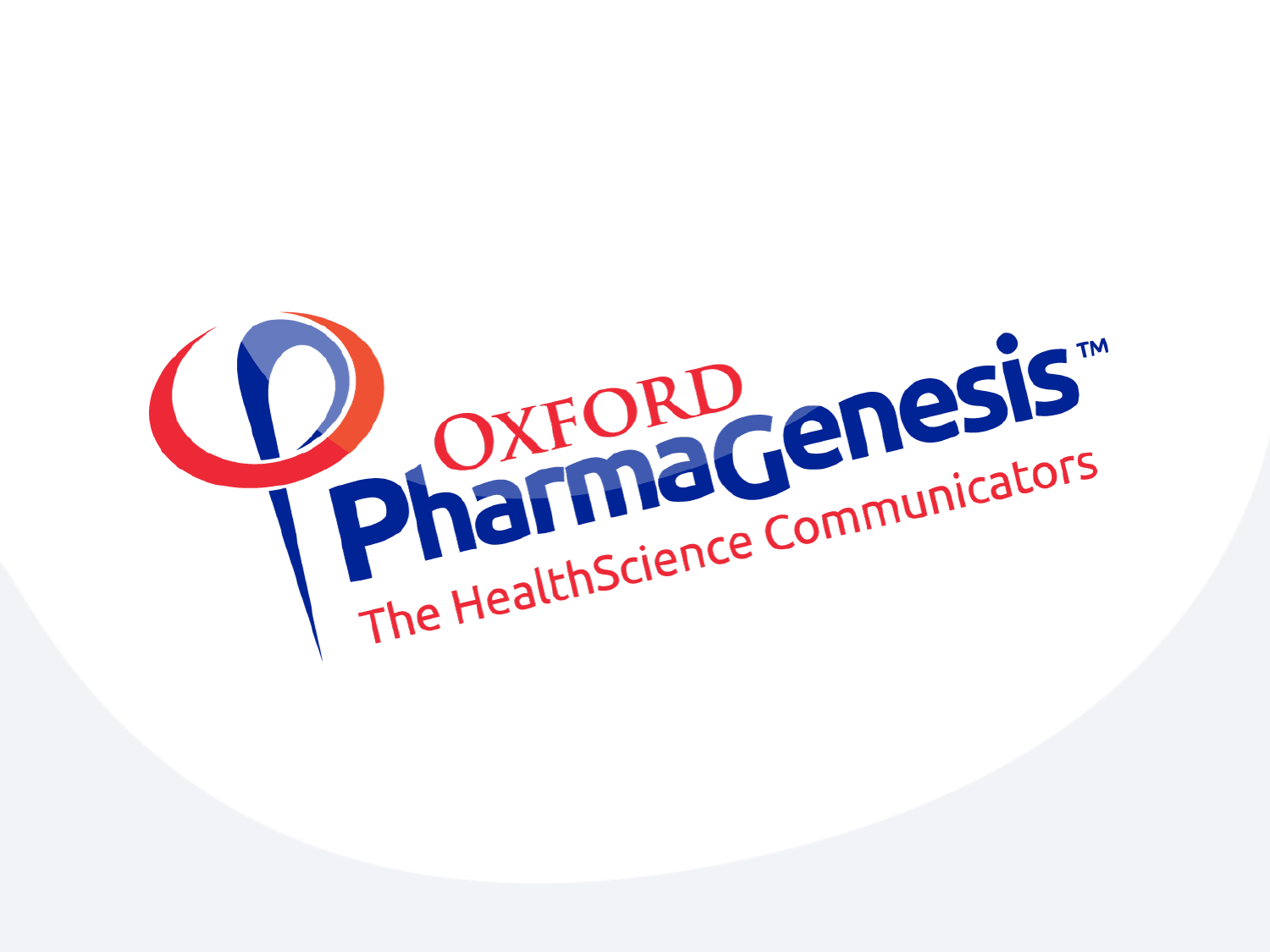



# **Professional medical writing support improves the quality of reporting of randomized controlled trials**

William Gattrell, Sally Hopewell, Kate Young, Stephen Lang, Paul Farrow, Richard White, Elizabeth Wager and Christopher Winchester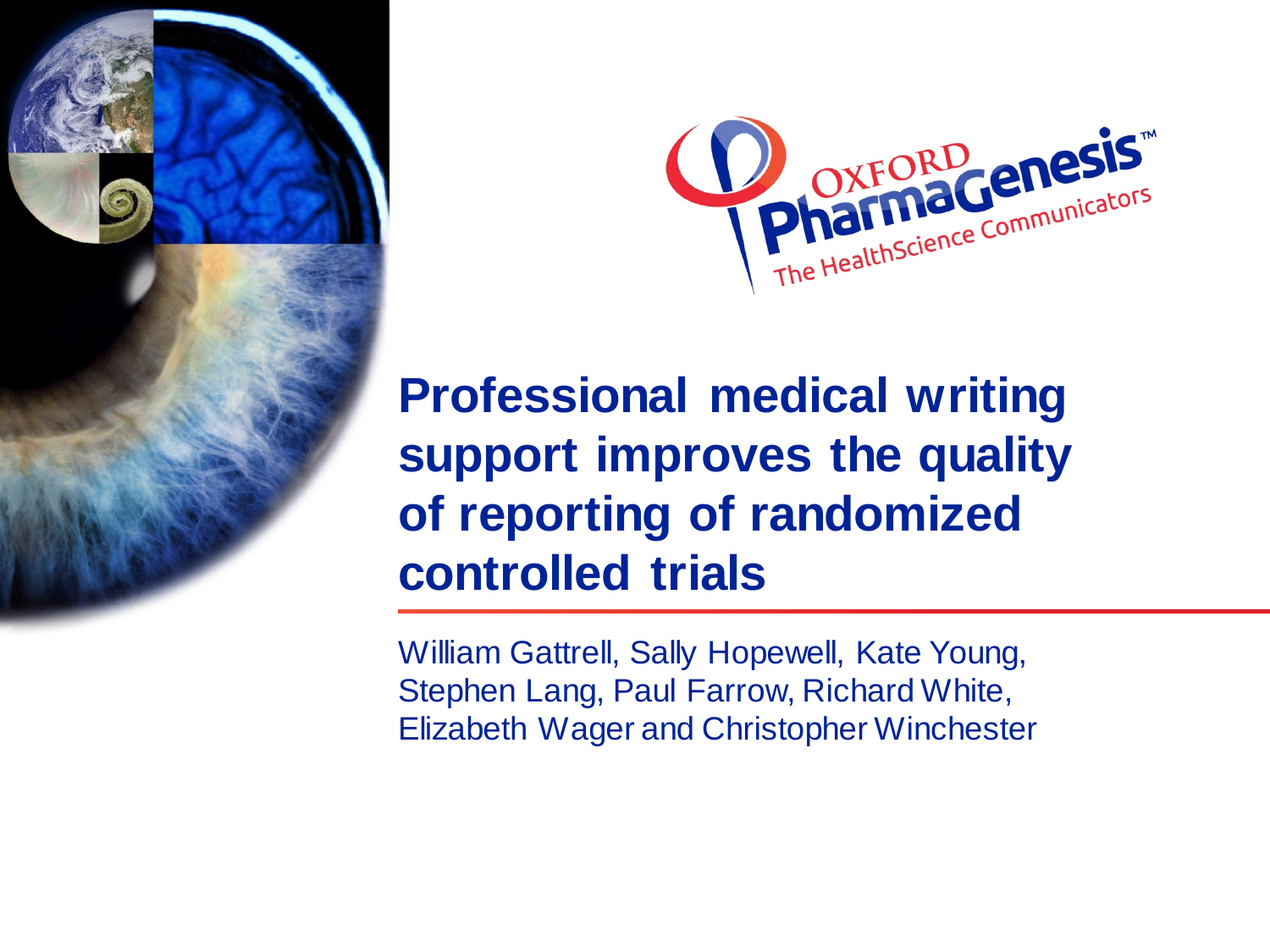# **DISTINGUARD PROPERTY**

## **Disclosures**

- Study funded by Oxford PharmaGenesis
- W Gattrell, K Young, P Farrow, R White and C Winchester are employees of Oxford PharmaGenesis, and W Gattrell, P Farrow, R White and C Winchester are shareholders
- S Hopewell is a member of the Consolidated Standards of Reporting Trials (CONSORT) group
- S Lang is a former employee of Oxford PharmaGenesis
- E Wager is the owner of Sideview, which provides training and consultancy in medical writing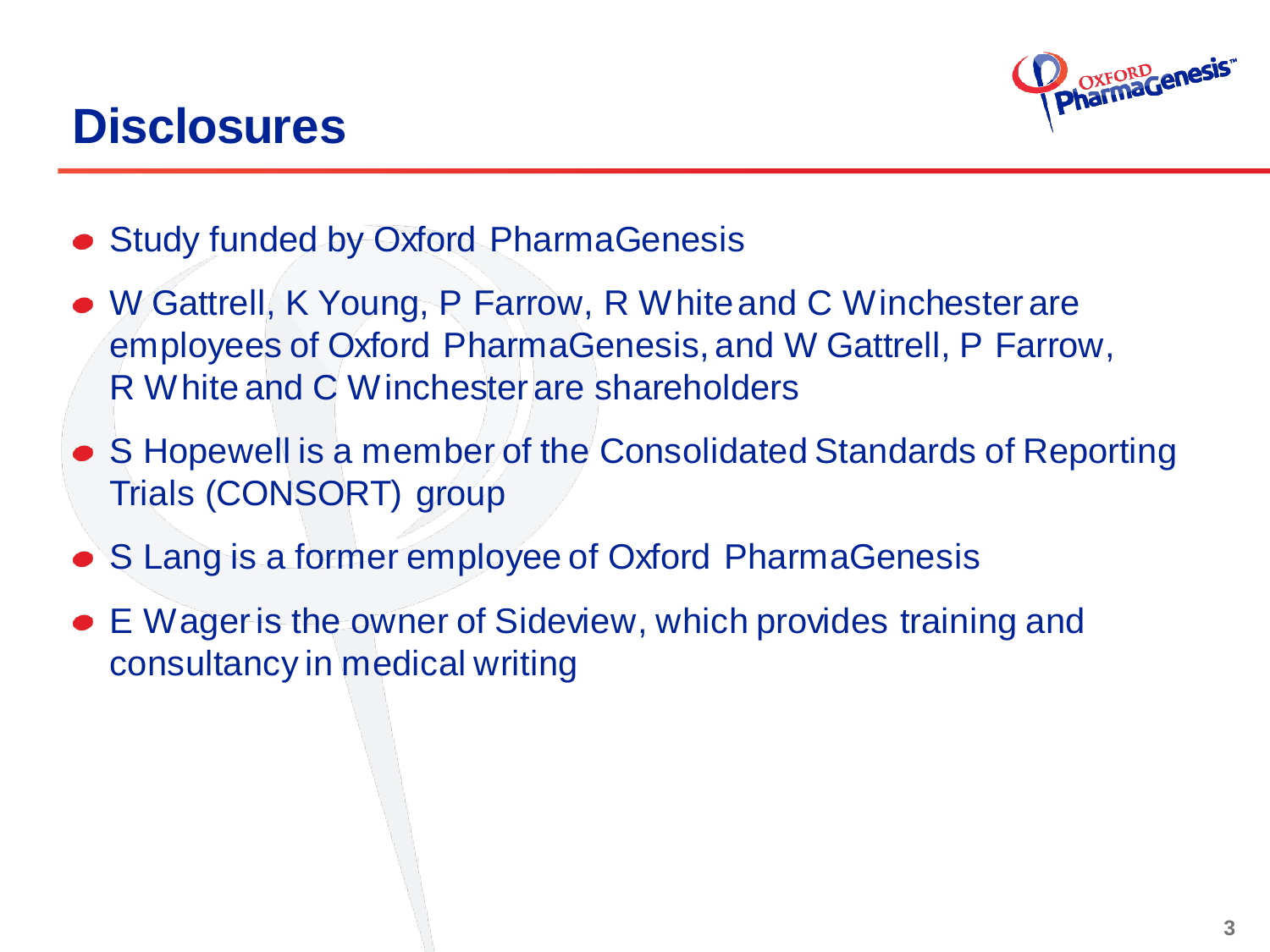

**4**

### **Our industry bodies say …**

"Involving medical writers may therefore raise the standard of publications and accelerate the writing and publication process"<sup>1</sup>





"... medical writers can often improve the efficiency and effectiveness of manuscript preparation by working with the research team to develop clear and concise manuscripts in a timely fashion"<sup>2</sup>

#### but is there any evidence to support these statements?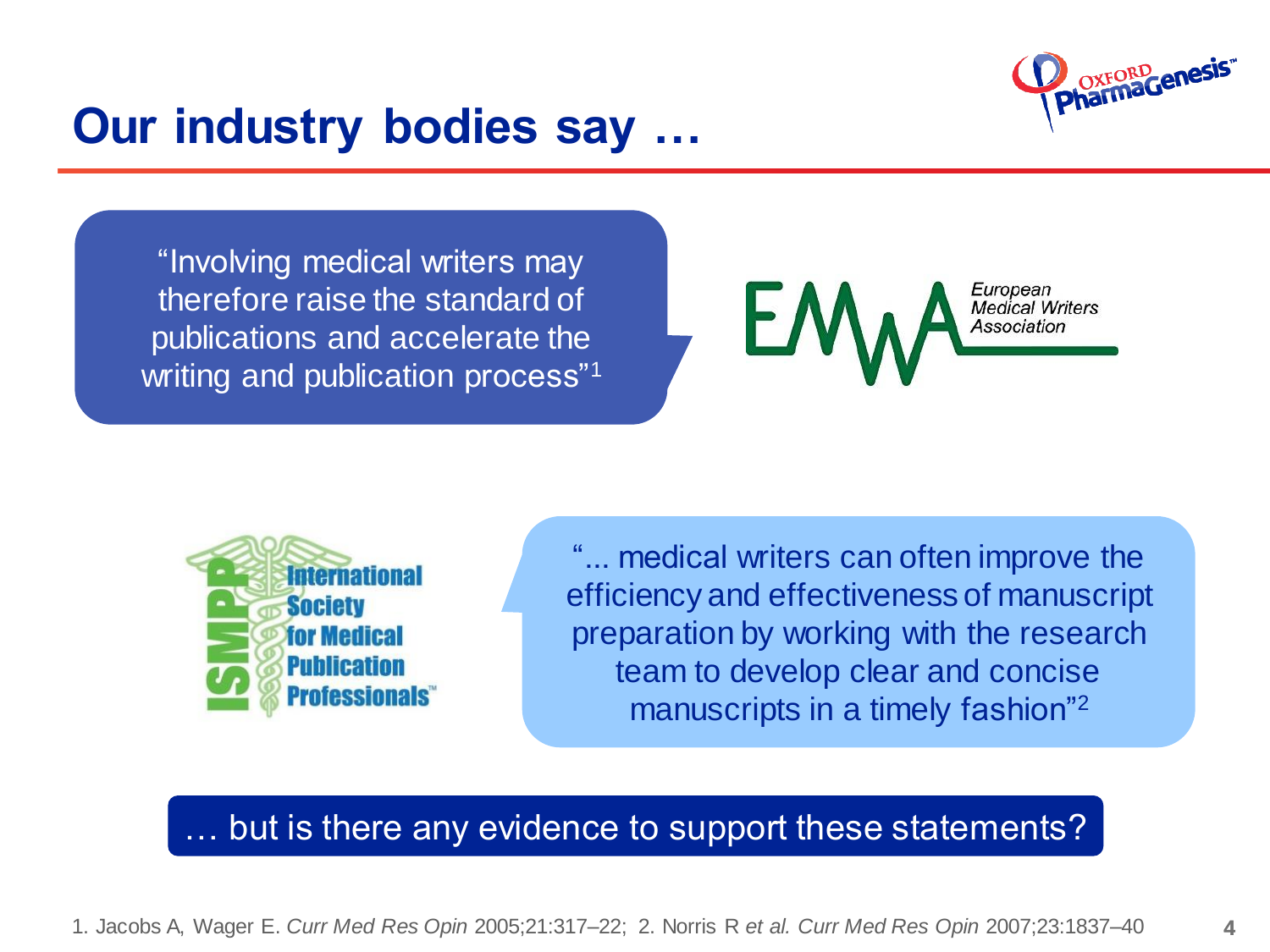

### **Currently available evidence**

"When professional medical writers help authors prepare manuscripts, these manuscripts are less likely to be retracted for misconduct, $22$  are more compliant with best-practice reporting guidelines, $23$  and are accepted more quickly for publication<sup>24"</sup>

> Woolley KL *et al.* Poor compliance with reporting research results – we know it's a problem … how do we fix it? *Curr Med Res Opin* 2012;28:1857–60

22. Woolley KL *et al.* Lack of involvement of medical writers and the pharmaceutical industry in publications retracted for misconduct: a systematic, controlled, retrospective study. *Curr Med Res Opin* 2011;27:1175–82

23. Jacobs A. Adherence to the CONSORT guideline in papers written by professional medical writers. *The Write Stuff* 2010;19:196–200

24. Bailey M. Science editing and its effect on manuscript acceptance time. *AMWA Journal 2011*;26:147–52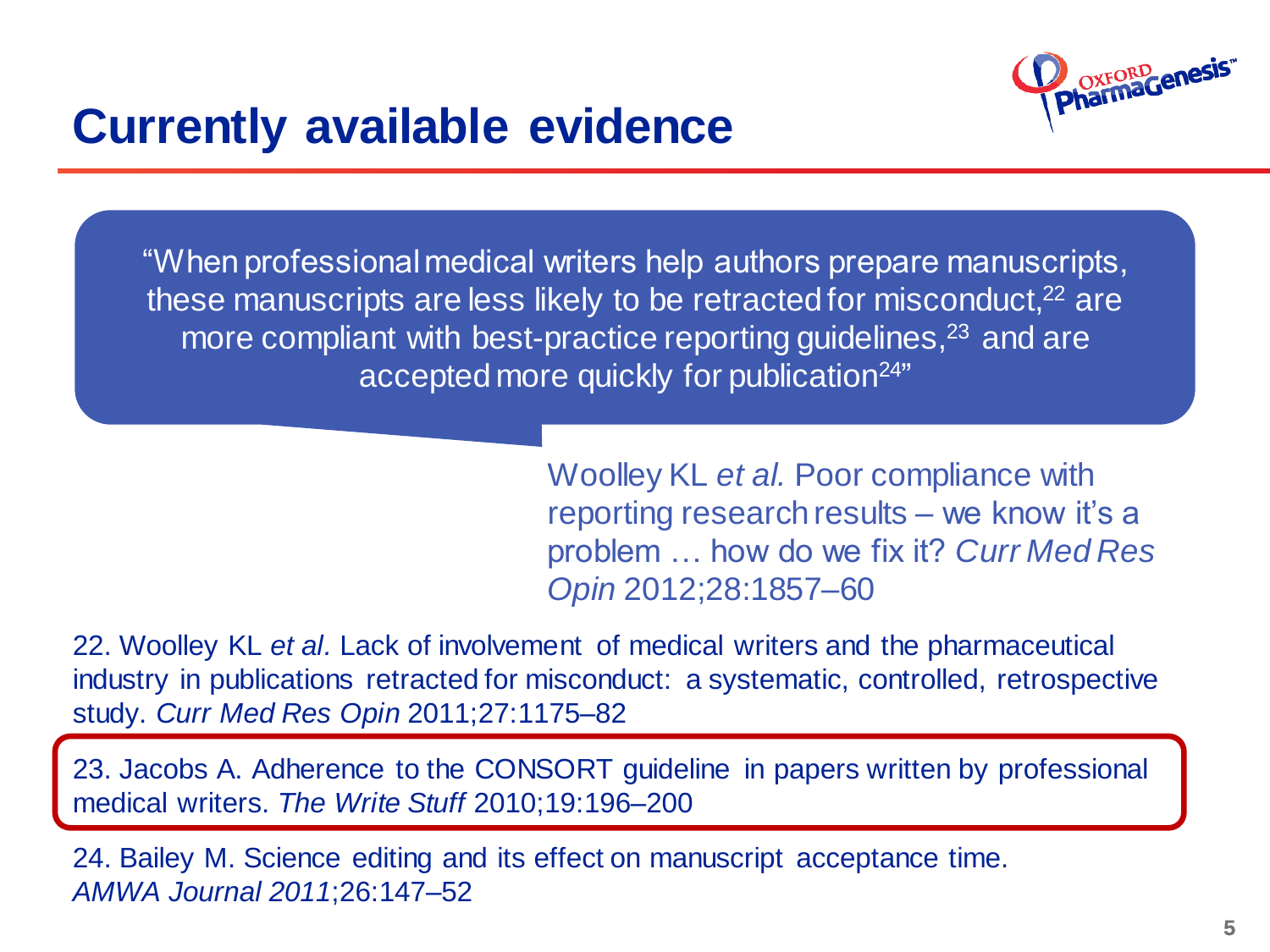

# **Identification and review of articles**



RCT, randomized controlled trial

1. Jacobs A. *The Write Stuff* 2010;19:196−200; 2. Hopewell S *et al. BMJ* 2010;340:c723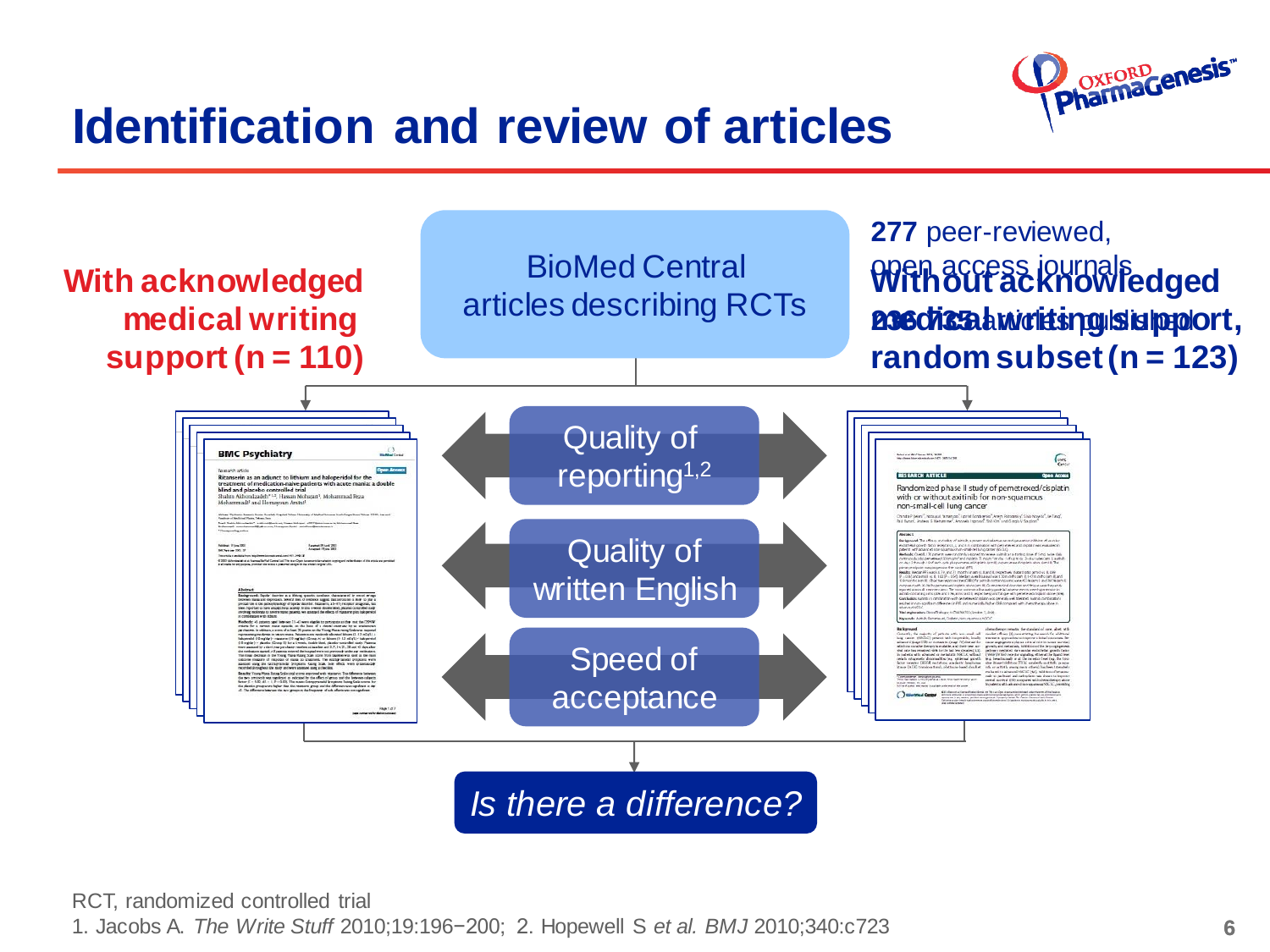# **Higher rate of reporting of CONSORT items with medical writing support…**



#### **CONSORT item (number)**

Pre-defined primary outcome (6a) How sample size was determined (7a) Method used to generate random allocation (8a) Type of randomization (8b) Mechanism to implement random allocation sequence (9) Who generated the allocation sequence (10) Who was blinded (11a) Description of similarity of interventions (11b) Participant flow diagram (13) Dates defining recruitment and follow-up (14a) Trial registration (23) Access to study protocol (24)

**are often poorly reported**



#### **Relative risk (95% CI)**

CI, confidence interval; CONSORT, Consolidated Standards of Reporting Trials; MW, medical writer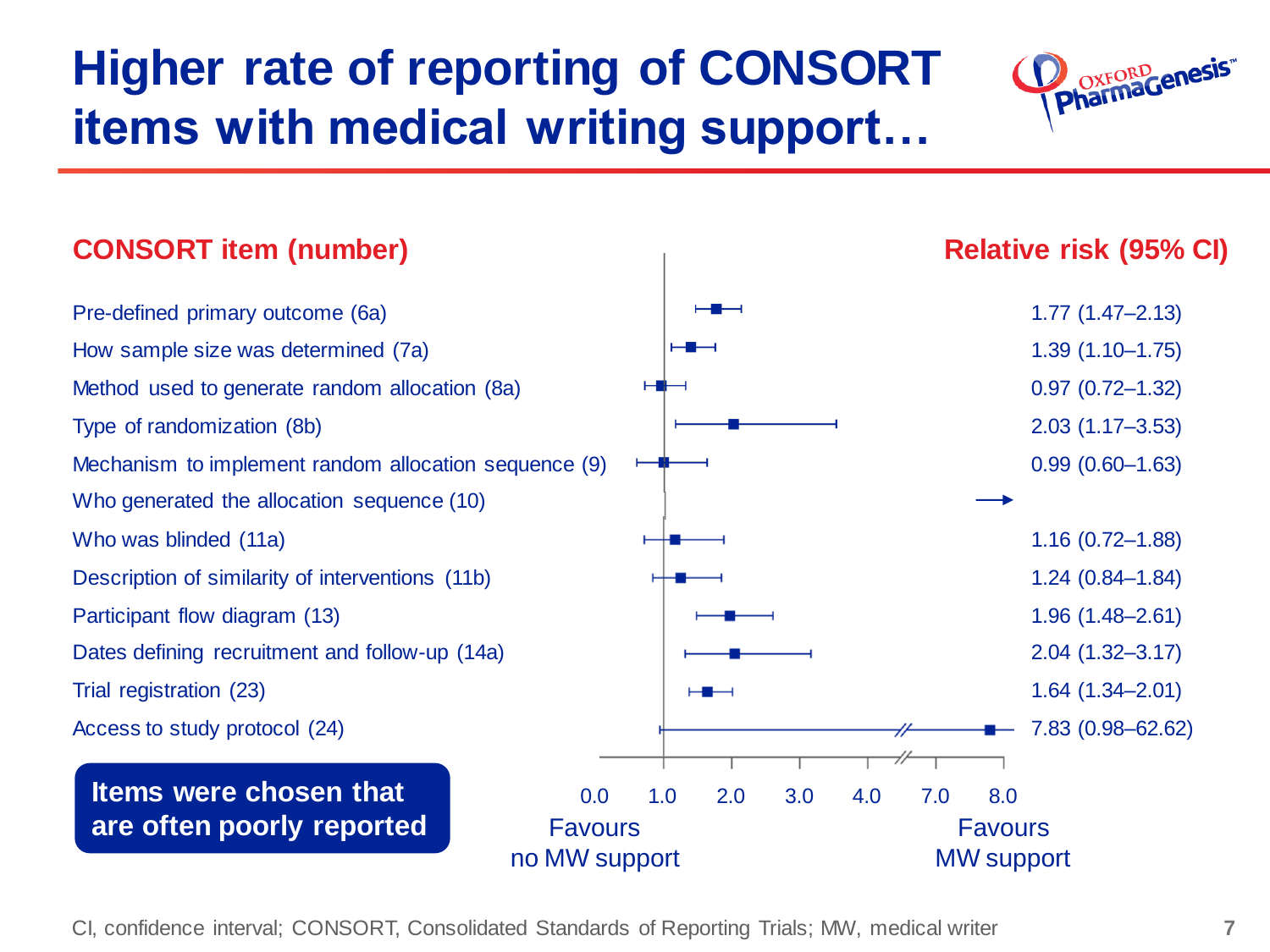![](_page_7_Picture_0.jpeg)

## **…irrespective of funding source**

![](_page_7_Figure_2.jpeg)

Medical writing support was associated with enhanced reporting of CONSORT checklist items ( $\geq 50\%$ ) versus no medical writing support

Irrespective of industry funding

CONSORT, Consolidated Standards of Reporting Trials; MW, medical writer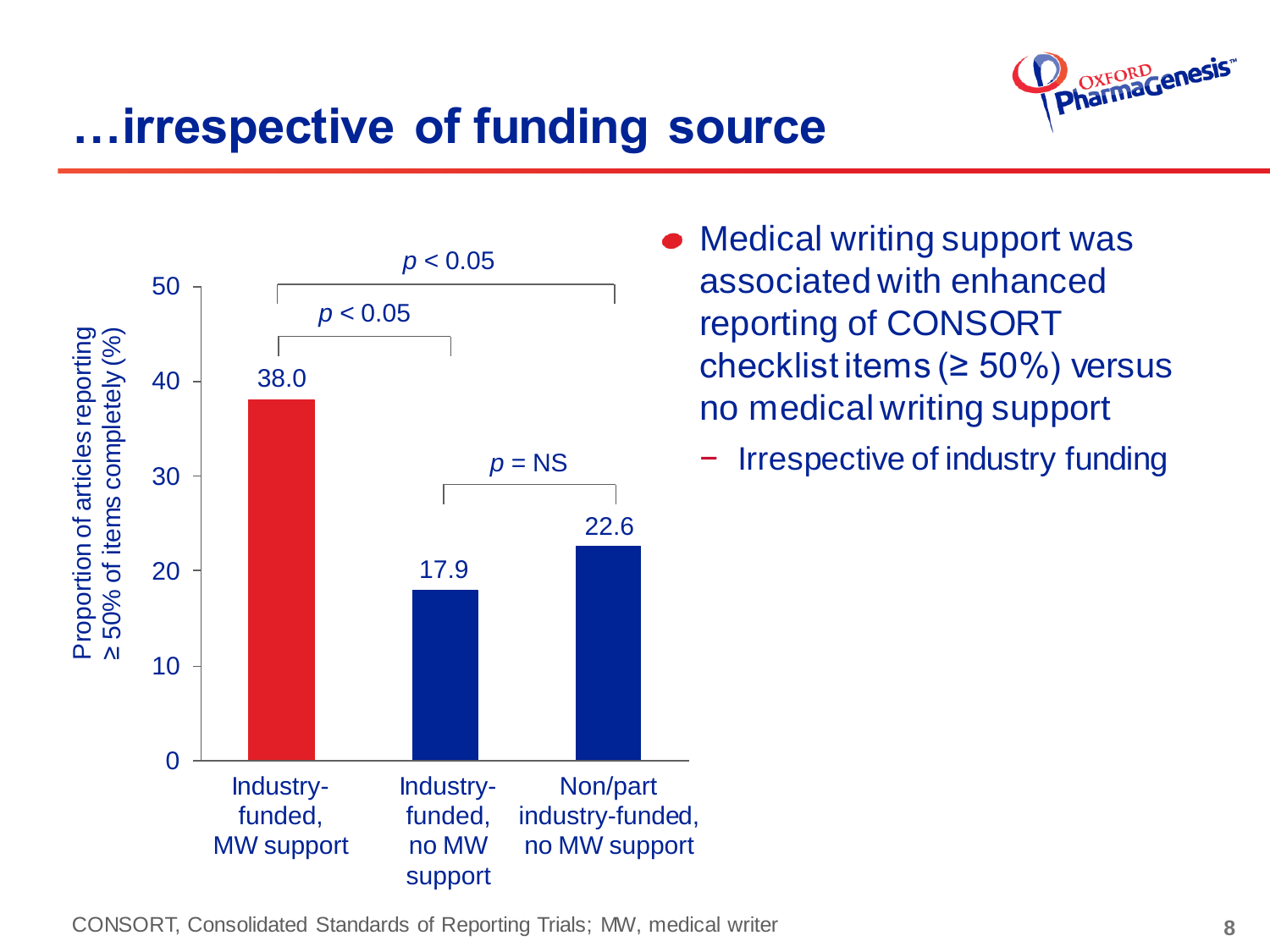# **Improved quality of written English but not speed of acceptance**

![](_page_8_Picture_1.jpeg)

![](_page_8_Figure_2.jpeg)

- Medical writing support was associated with significantly better written English, as judged by peer reviewers
	- − Acceptable
	- − Needs some language corrections before being published
	- − Not suitable for publication unless extensively revised
- Median time from submission to acceptance was longer for supported articles than for non-supported articles
	- − 23.9 versus 19.4 weeks (*p* < 0.01)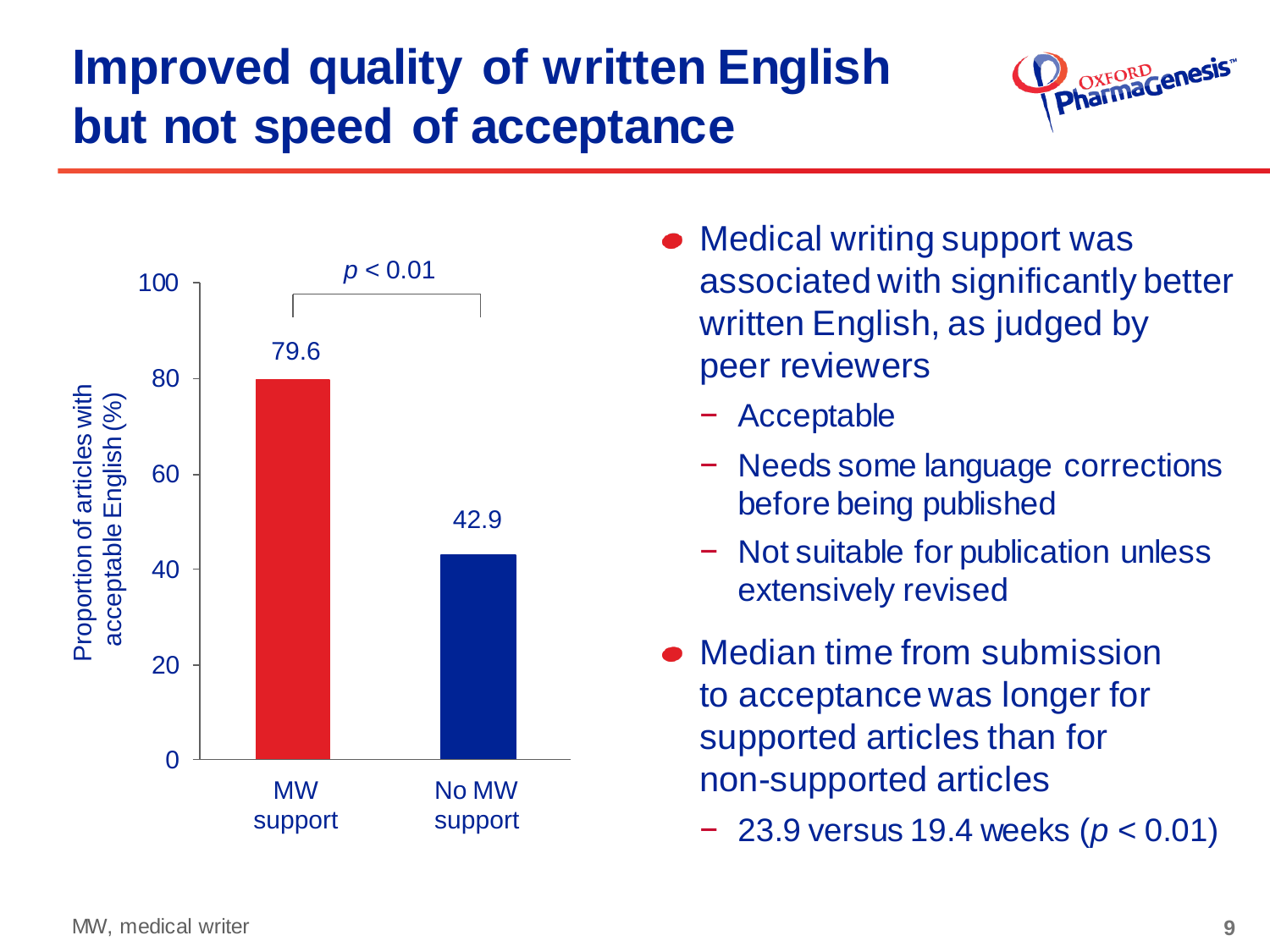# **Conclusions**

![](_page_9_Picture_1.jpeg)

- Declared medical writing support was associated with higher quality reporting of RCTs in articles, compared with no writing support
	- − Differences between the study groups, such as differences in funding source and publication year, do not explain our findings
- First study to demonstrate convincingly the value of medical writing support
- Further analyses to understand reason for longer median time from submission to acceptance
- Next step: full manuscript in development